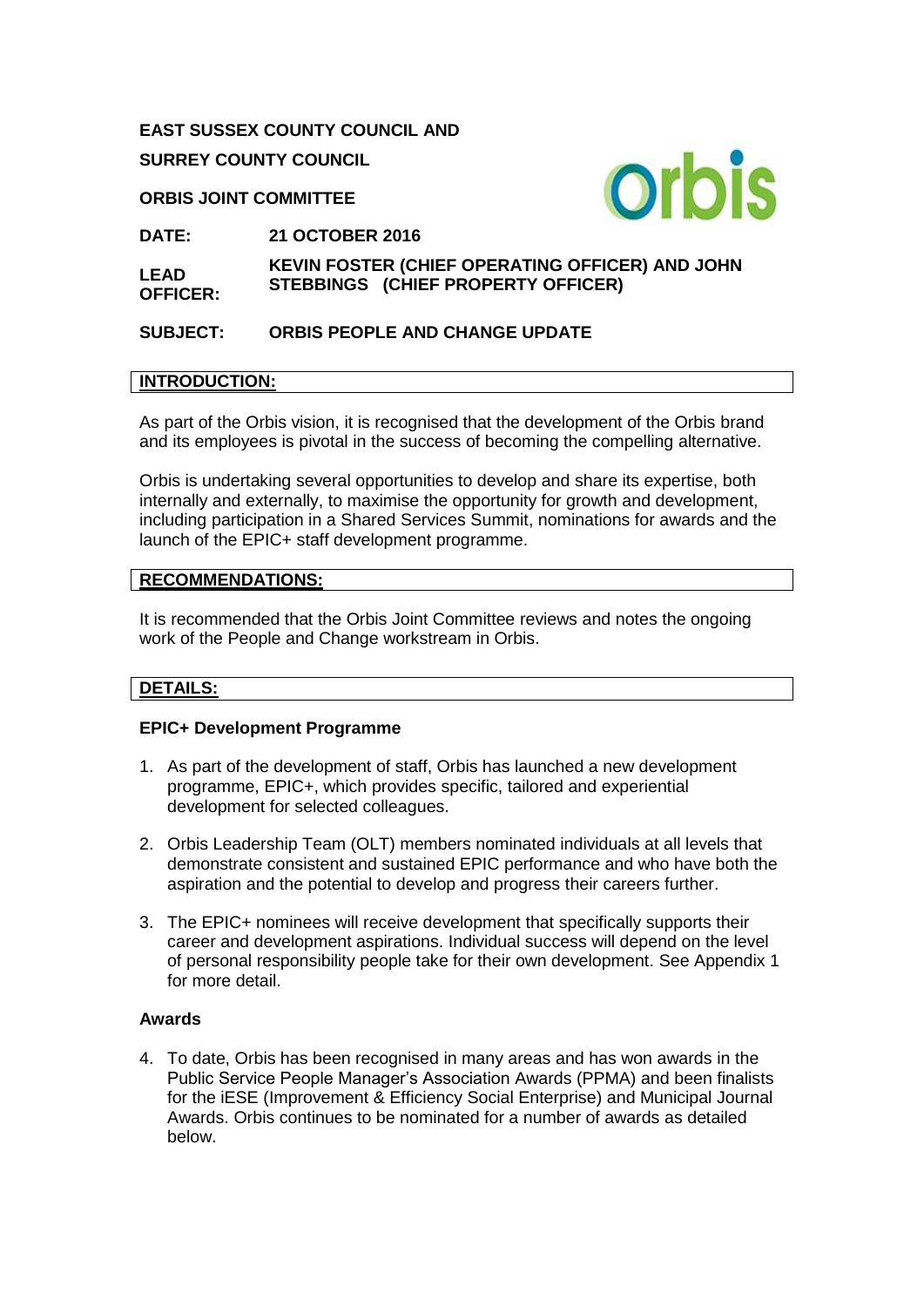- 5. At the Organisational Culture (OC) Excellence Awards being held on 16 November 2016, Orbis is a finalist for three awards:
	- i. Organisational Culture Excellence Award: Champion<br>ii. Organisational Culture Excellence Award: Transforma
	- Organisational Culture Excellence Award: Transformation
	- iii. Organisational Culture Excellence Award: Public/Not-For-Profit **Organisation**
- 6. At the Personnel Today Awards, the Orbis Programme Office has been shortlisted for Public Sector HR Team, Dawn Tomlyn (People and Change Manager) is a finalist for the HR Rising Star Award and Leatham Green (Orbis Programme Director) is a finalist for the HR Director of the Year Award.
- 7. At the Local Government Chronicle (LGC) Awards, Sarah Mainwaring (Head of HR/OD) has been nominated for the Rising Star Award, the results of which will be announced in the New Year.

## **Shared Services Summit**

- 8. As part of a commitment to creating greater value across the sector, on 23 November 2016, Orbis is hosting the first collaboration and learning event between three of the local governments sector's largest shared services providers: Orbis, One Source (Havering & Newham London Borough Councils) and LGSS (Cambridge & Northamptonshire County Councils).
- 9. The Shared Services Summit is the first event to pool a number of Public Sector shared services experts to share expertise, think about how to collaborate and solve a common business challenge. See Appendix 2 for more detail.

#### **Innovation**

- 10. Part of the Orbis brand is being innovative in day to day practice. To support this ambition and enable colleagues to challenge the status quo, Orbis wants to put the building blocks in place to support this journey.
- 11. A number of creativity workshops have been held for selected members of staff across all services to explore concepts, tools and techniques that could be used to help think about what the future of Orbis services will look like.
- 12. These selected members of staff will effectively create a pool of creativity champions that will help to create a culture of innovation. An innovative culture will focus on behaviours, people and process and will embed the drive to continually improve how services are delivered.
- 13. Bringing these skills to life will play an important part in each service's journey to integration and becoming the compelling alternative.
- 14. Orbis is working with Ernst and Young (EY) to look at creating an Orbis Innovation Lab. There is a meeting on 28 October 2016 to meet with London Ventures to see what can be learned from the work across London Boroughs and share this across Orbis.

#### **Contact Officer:**

Adrian Stockbridge - Orbis Programme Manager (07837 170418)